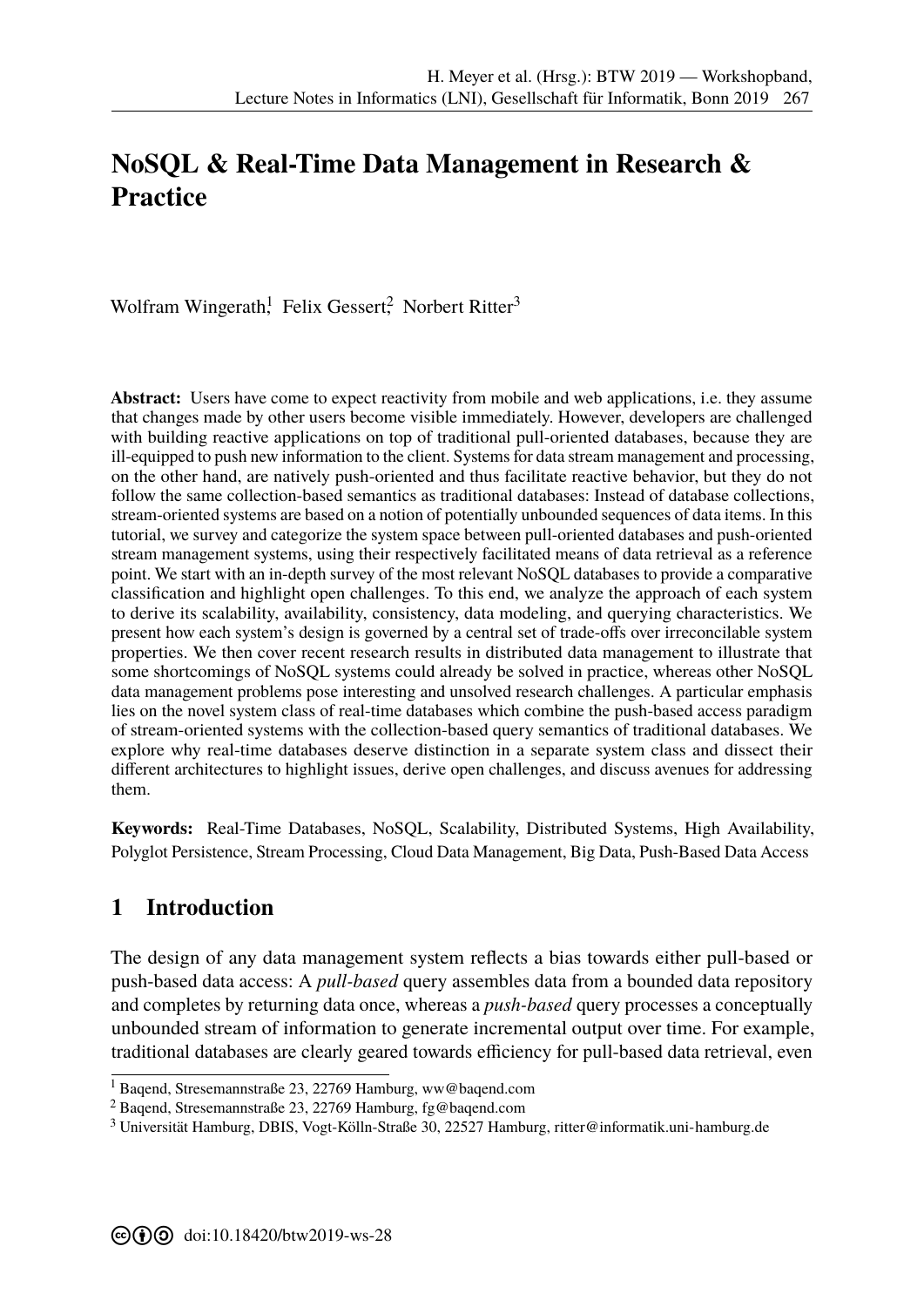though they do support push-based access to a certain degree (e.g. through triggers). Figure 1 illustrates how the different classes of data management systems can be classified by the way they facilitate access to data.

| <b>Databases</b> | <b>Management</b> | <b>Processing</b> |
|------------------|-------------------|-------------------|
| evolving         | structured        | unstructured      |
|                  | streams           | streams           |
|                  |                   |                   |
|                  |                   |                   |
|                  |                   |                   |
|                  |                   |                   |
|                  | collections       |                   |

pull-based push-based

Fig. 1: Different classes of data management systems and the access patterns they support. At the one extreme, there are **traditional databases** which represent snapshots of domain knowledge that are the basis of all queries. At the other extreme, there are general-purpose **stream processing** engines which are designed to generate output from conceptually unbounded and arbitrarily structured ephemeral data streams. Real-time databases and data stream management systems both stand in the middle, but adhere to different semantics: **Real-time databases** work on evolving collections that are distinguished from their static counterparts (i.e. from typical database collections) through continuous integration of updates over time, enabling push-based real-time queries. **Data stream management** systems provide APIs to query data streams, for example, by applying filters to incoming data or by computing rolling aggregations and joins over configurable time windows.

# **2 Tutorial Outline**

With this tutorial, we intend to provide an overview over the entire system spectrum. Our tutorial is divided into three parts as follows.

In the first part, we cover **pull-based** data management systems. To this end, we first recall the basics of distributed data management (e.g. partitioning, replication, eventual consistency, NoSQL data models) and present the most important impossibility results (e.g. the CAP theorem). We then provide an in-depth survey of the NoSQL landscape by discussing the individual architectures and classifying each system according to functional and non-functional properties.

In the second part, we turn to **push-based** systems for real-time data management. After a short historical recap of push-based mechanisms in data management, we dissect the current state of the art in real-time databases and stream processing frameworks with respect to their capabilities in storing, querying, and analyzing data with low latency.

In the final part of our tutorial, we review polyglot persistence environments that bring together many of the discussed systems, unfold open practical and research challenges in the field of data management, and discuss possible venues for addressing them.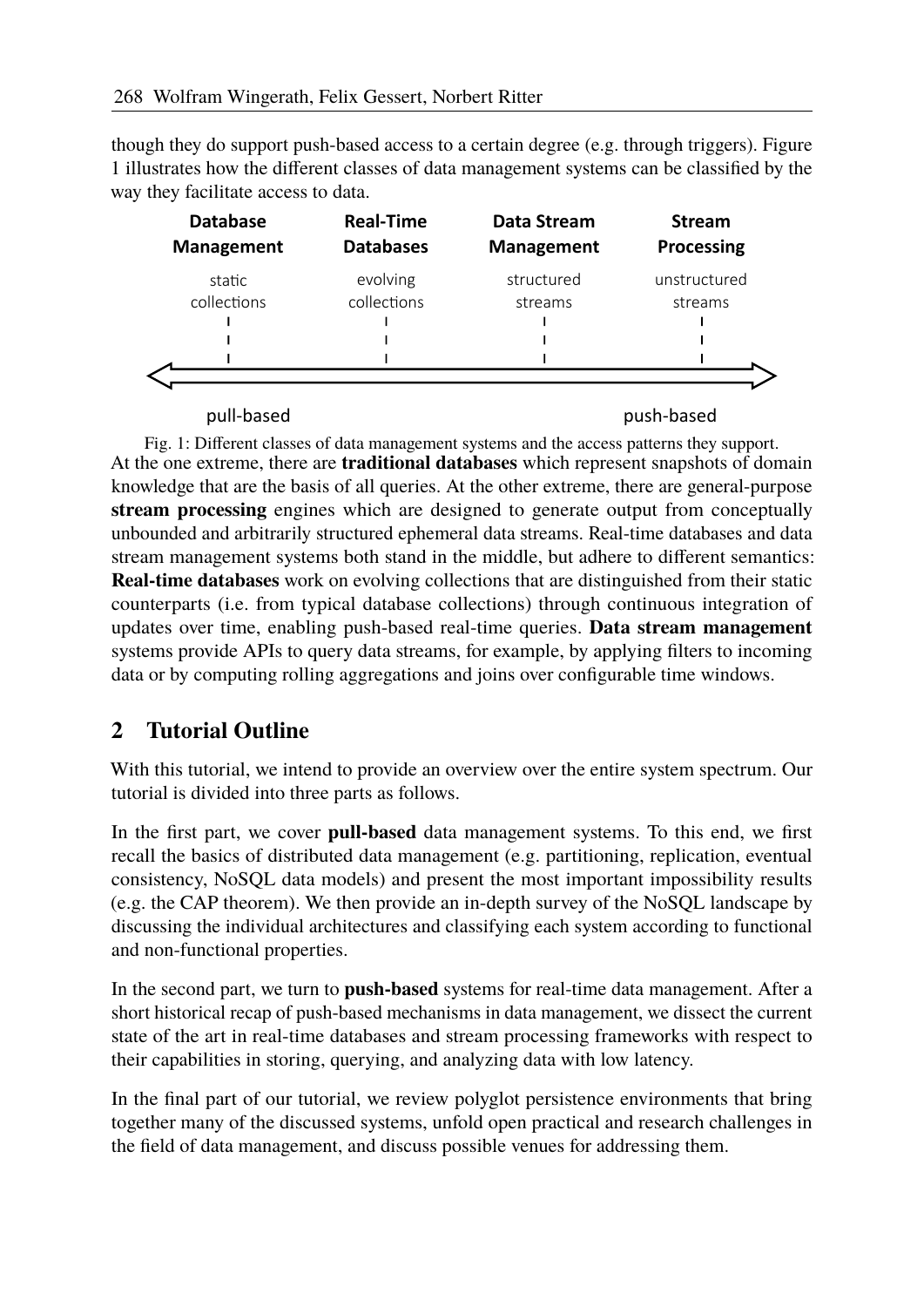## **3 Intended Audience & Relationship to Prior Tutorials**

We expect the tutorial to appeal to a large portion of the BTW community, specifically anybody interested in a comparative overview of the current data management landscape and a discussion of open challenges. Our target audience thus includes students who are looking for novel research topics and orientation, experienced researchers in the fields of database systems, cloud computing, and distributed systems, as well as industry practitioners tackling data management problems who are looking for a survey and classification of existing systems and their respective sweet spots.

This tutorial includes revised content from earlier tutorials given at EDBT 2018 [Wi18], BTW 2017 [GWR17], and ICDE 2016 [GR16].

#### **4 Presenters**

**Wolfram Wingerath** is a distributed systems engineer at the Backend-as-a-Service company Baqend4 where he is responsible for all things related to real-time query processing. During his PhD studies at the University of Hamburg, Wolfram conceived the scalable design behind Baqend's real-time query engine and thereby also developed a strong background in real-time databases and related technology such as scalable stream processing, NoSQL database systems, cloud computing, and Big Data analytics. Eager to connect with others and share his experiences, Wolfram regularly speaks at developer and research conferences.

Felix Gessert is the CEO and co-founder of Baqend<sup>4</sup>. During his PhD studies at the University of Hamburg, he developed the core technology behind Baqend's web performance service. Felix is passionate about making the web faster by bringing research to practice. He frequently talks at conferences about exciting technology trends in data management and web performance.

**Norbert Ritter** is a full professor of computer science at the University of Hamburg, where he heads the databases and information systems group. He received his PhD from the University of Kaiserslautern in 1997. His research interests include distributed and federated database systems, transaction processing, caching, cloud data management, information integration, and autonomous database systems. He has been teaching NoSQL topics in various courses for several years. Seeing the many open challenges for NoSQL systems, he and Felix Gessert have been organizing the annual Scalable Cloud Data Management Workshop<sup>5</sup> to promote research in this area.

### **References**

[GR16] Gessert, Felix; Ritter, Norbert: Scalable Data Management: NoSQL Data Stores in Research and Practice. In: 32nd IEEE International Conference on Data Engineering, ICDE 2016. 2016.

<sup>4</sup> Baqend: https://www.baqend.com/.

<sup>5</sup> Annual Scalable Cloud Data Management Workshop: www.scdm.cloud.